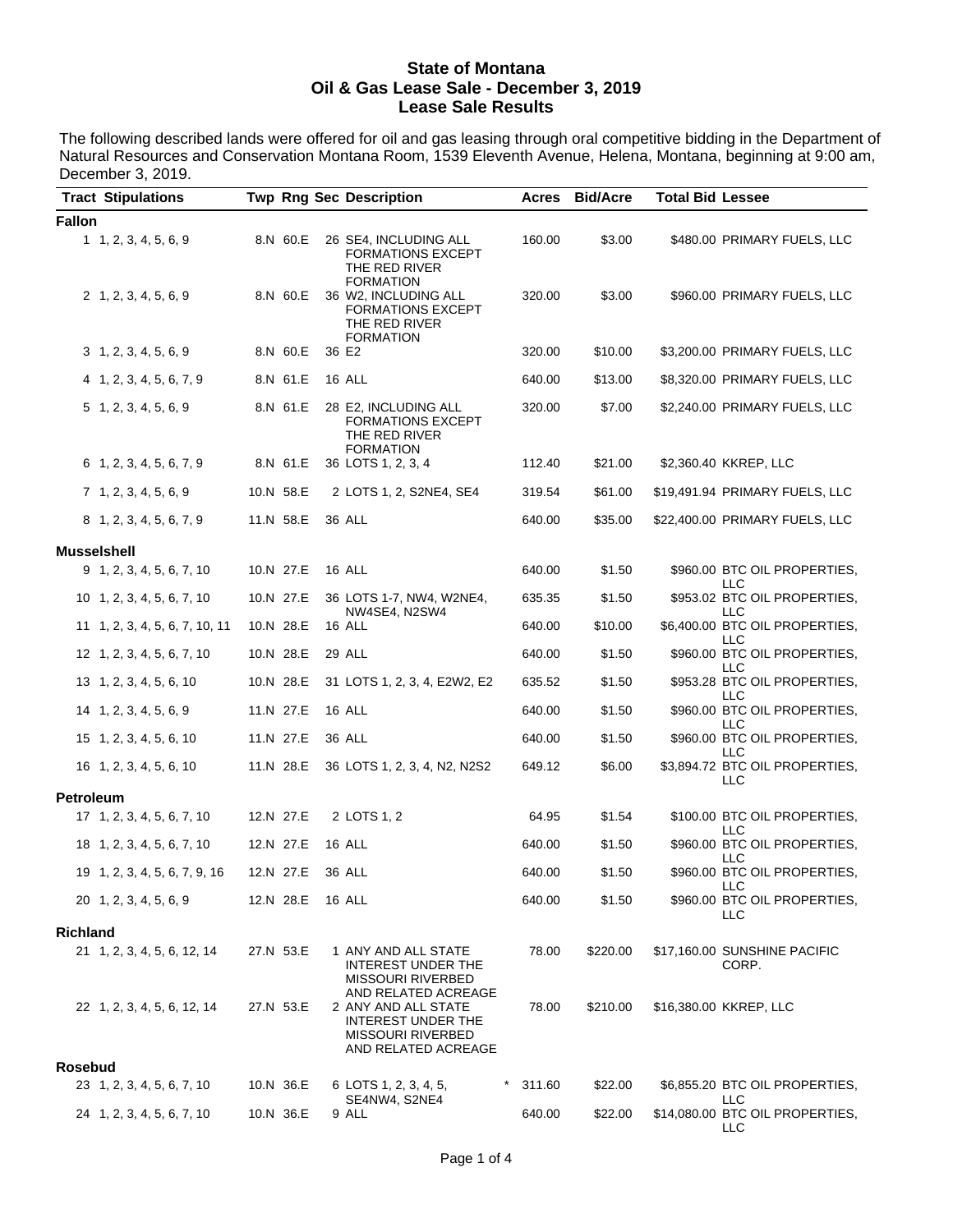| <b>Tract Stipulations</b>   |           |     | <b>Twp Rng Sec Description</b>                                       |          | Acres  | <b>Bid/Acre</b> | <b>Total Bid Lessee</b>                |
|-----------------------------|-----------|-----|----------------------------------------------------------------------|----------|--------|-----------------|----------------------------------------|
| <b>Rosebud</b>              |           |     |                                                                      |          |        |                 |                                        |
| 25 1, 2, 3, 4, 5, 6, 7, 10  | 10.N 36.E |     | 16 ALL                                                               |          | 640.00 | \$22.00         | \$14,080.00 BTC OIL PROPERTIES,<br>LLC |
| 26 1, 2, 3, 4, 5, 6, 7, 10  | 11.N 35.E |     | 16 ALL                                                               |          | 640.00 | \$27.00         | \$17,280.00 BTC OIL PROPERTIES,<br>LLC |
| 27 1, 2, 3, 4, 5, 6, 7, 10  | 11.N 36.E |     | 16 ALL                                                               |          | 640.00 | \$22.00         | \$14,080.00 BTC OIL PROPERTIES,<br>LLC |
| 28 1, 2, 3, 4, 5, 6, 10     | 11.N 36.E |     | <b>36 ALL</b>                                                        | $\star$  | 640.00 | \$22.00         | \$14,080.00 BTC OIL PROPERTIES,<br>LLC |
| 29 1, 2, 3, 4, 5, 6, 7, 10  | 12.N 35.E |     | 16 ALL                                                               |          | 640.00 | \$15.00         | \$9,600.00 BTC OIL PROPERTIES,<br>LLC  |
| 30 1, 2, 3, 4, 5, 6, 7, 10  | 12.N 35.E |     | <b>36 ALL</b>                                                        |          | 640.00 | \$13.00         | \$8,320.00 BTC OIL PROPERTIES,<br>LLC  |
| 31 1, 2, 3, 4, 5, 6, 7, 10  | 12.N 36.E |     | 10 N2NW4, NE4, N2SE4                                                 |          | 320.00 | \$13.00         | \$4,160.00 BTC OIL PROPERTIES,<br>LLC  |
| 32 1, 2, 3, 4, 5, 6, 7, 10  | 12.N 36.E |     | 16 ALL                                                               |          | 640.00 | \$13.00         | \$8,320.00 BTC OIL PROPERTIES,<br>LLC  |
| 33 1, 2, 3, 4, 5, 6, 7, 10  | 12.N 36.E |     | 36 ALL                                                               |          | 640.00 | \$13.00         | \$8,320.00 BTC OIL PROPERTIES,         |
| <b>Toole</b>                |           |     |                                                                      |          |        |                 | LLC                                    |
| 34 1, 2, 3, 4, 5, 6, 8      | 33.N      | 1.E | 6 LOT 2, SW4NE4                                                      |          | 79.80  | \$11.00         | \$877.80 SWANSON, TOM E.               |
| $35$ 1, 2, 3, 4, 5, 6       | 33.N      | 1.E | <b>16 ALL</b>                                                        |          | 640.00 | \$1.50          | \$960.00 SWANSON, TOM E.               |
| 36 1, 2, 3, 4, 5, 6         | 33.N      | 1.E | 21 SE4NW4, SW4NE4                                                    |          | 80.00  | \$1.50          | \$120.00 SWANSON, TOM E.               |
| 37 1, 2, 3, 4, 5, 6, 8      | 34.N      | 1.E | 3 SW4                                                                |          | 160.00 | \$1.50          | \$240.00 SWANSON, TOM E.               |
| 38 1, 2, 3, 4, 5, 6         | 34.N      | 1.E | 10 NE4                                                               | $^\star$ | 160.00 | \$1.50          | \$240.00 SWANSON, TOM E.               |
| 39 1, 2, 3, 4, 5, 6         | 34.N      | 1.E | 11 SW4                                                               | $^\star$ | 160.00 | \$1.50          | \$240.00 SWANSON, TOM E.               |
| 40 1, 2, 3, 4, 5, 6, 11     | 34.N      | 1.E | 13 NW4                                                               | $\star$  | 160.00 | \$1.50          | \$240.00 SWANSON, TOM E.               |
| 41 1, 2, 3, 4, 5, 6, 11     | 34.N      | 1.E | 14 NE4                                                               | $^\star$ | 160.00 | \$1.50          | \$240.00 SWANSON, TOM E.               |
| 42 1, 2, 3, 4, 5, 6         | 34.N      | 1.E | 30 W <sub>2</sub>                                                    | $^\star$ | 320.00 | \$13.00         | \$4,160.00 SWANSON, TOM E.             |
| 43 1, 2, 3, 4, 5, 6         | 34.N      | 1.E | 36 ALL, BELOW THE BASE<br>OF THE KOOTENAI<br><b>FORMATION</b>        | $\ast$   | 640.00 | \$1.50          | \$960.00 SWANSON, TOM E.               |
| 44 1, 2, 3, 4, 5, 6         | 35.N      | 1.E | 2 SW4                                                                |          | 160.00 | \$1.50          | \$240.00 SWANSON, TOM E.               |
| 45 1, 2, 3, 4, 5, 6, 11     | 35.N      | 1.E | 3 LOTS 1, 2, S2NE4, SE4                                              |          | 323.10 | \$1.50          | \$484.65 SWANSON, TOM E.               |
| 46 1, 2, 3, 4, 5, 6, 11     | 35.N      | 1.E | 10 NE4                                                               |          | 160.00 | \$1.50          | \$240.00 SWANSON, TOM E.               |
| 47 1, 2, 3, 4, 5, 6, 11     | 35.N      | 1.E | 11 W <sub>2</sub>                                                    |          | 320.00 | \$1.50          | \$480.00 SWANSON, TOM E.               |
| 48 1, 2, 3, 4, 5, 6, 11     | 35.N      | 1.E | 14 E2                                                                | $\ast$   | 320.00 | \$1.50          | \$480.00 SWANSON, TOM E.               |
| 49 1, 2, 3, 4, 5, 6, 11     | 35.N      | 1.E | 24 N2, SE4                                                           |          | 480.00 | \$1.50          | \$720.00 SWANSON, TOM E.               |
| 50 1, 2, 3, 4, 5, 6         | 35.N      | 1.E | 36 ALL                                                               |          | 640.00 | \$1.50          | \$960.00 SWANSON, TOM E.               |
| $51 \quad 1, 2, 3, 4, 5, 6$ | 32.N 1.W  |     | 10 SE4, BELOW THE BASE<br>OF THE BLACKLEAF<br><b>FORMATION</b>       |          | 160.00 | \$9.00          | \$1,440.00 SWANSON, TOM E.             |
| 52 1, 2, 3, 4, 5, 6         | 32.N 1.W  |     | 11 NE4, S2, BELOW THE<br>BASE OF THE<br><b>BLACKLEAF FORMATION</b>   |          | 480.00 | \$9.00          | \$4,320.00 SWANSON, TOM E.             |
| 53 1, 2, 3, 4, 5, 6         | 32.N 1.W  |     | 14 SW4, BELOW THE BASE<br>OF THE BLACKLEAF<br><b>FORMATION</b>       | $\ast$   | 160.00 | \$9.00          | \$1,440.00 SWANSON, TOM E.             |
| 54 1, 2, 3, 4, 5, 6         | 32.N 1.W  |     | 15 SE4, BELOW THE BASE<br>OF THE BLACKLEAF<br><b>FORMATION</b>       | ×        | 160.00 | \$9.00          | \$1,440.00 SWANSON, TOM E.             |
| 55 1, 2, 3, 4, 5, 6         | 32.N 1.W  |     | 16 N2, N2S2, S2SE4, BELOW *<br>THE BASE OF THE<br>KOOTENAI FORMATION |          | 560.00 | \$9.00          | \$5,040.00 SWANSON, TOM E.             |
| 56 1, 2, 3, 4, 5, 6         | 32.N 1.W  |     | 16 S2SW4                                                             | $\ast$   | 80.00  | \$9.00          | \$720.00 SWANSON, TOM E.               |
| 57 1, 2, 3, 4, 5, 6         | 32.N 1.W  |     | 22 N <sub>2</sub>                                                    |          | 320.00 | \$9.00          | \$2,880.00 SWANSON, TOM E.             |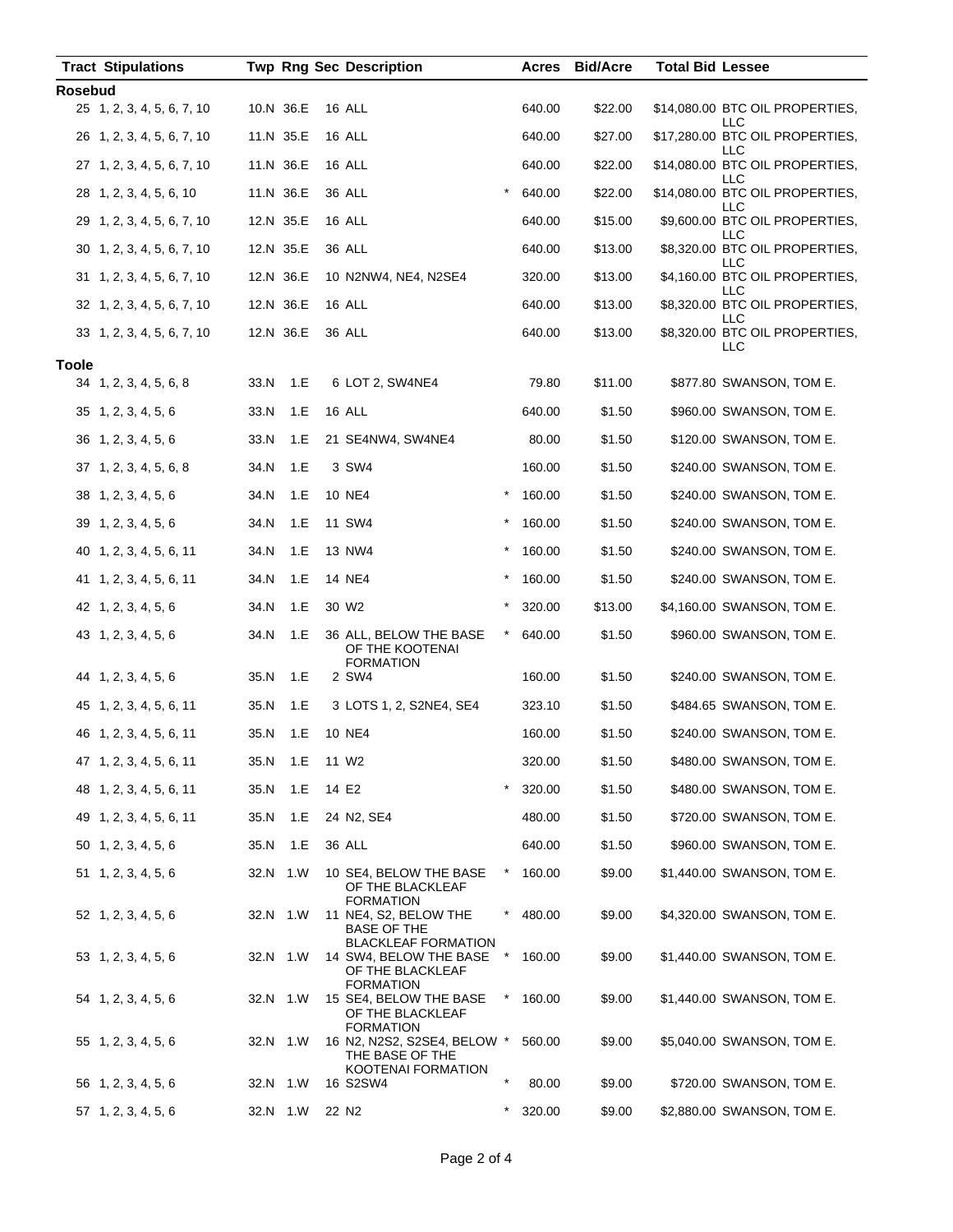|               | <b>Tract Stipulations</b>   |           | <b>Twp Rng Sec Description</b>                                                                             | Acres  | <b>Bid/Acre</b> | <b>Total Bid Lessee</b>        |
|---------------|-----------------------------|-----------|------------------------------------------------------------------------------------------------------------|--------|-----------------|--------------------------------|
| <b>Toole</b>  |                             |           |                                                                                                            |        |                 |                                |
|               | 58 1, 2, 3, 4, 5, 6         | 32.N 1.W  | 23 S2SE4, BELOW THE<br><b>BASE OF THE KOOTENAI</b><br><b>FORMATION</b>                                     | 80.00  | \$9.00          | \$720.00 SWANSON, TOM E.       |
|               | 59 1, 2, 3, 4, 5, 6         | 32.N 1.W  | 24 S2S2, BELOW THE BASE *<br>OF THE KOOTENAI<br><b>FORMATION</b>                                           | 160.00 | \$9.00          | \$1,440.00 SWANSON, TOM E.     |
|               | 60 1, 2, 3, 4, 5, 6         | 32.N 1.W  | $\star$<br>24 N <sub>2</sub>                                                                               | 320.00 | \$4.00          | \$1,280.00 SWANSON, TOM E.     |
|               | 61 1, 2, 3, 4, 5, 6         | 32.N 1.W  | 25 N2, BELOW THE BASE OF *<br>THE BLACKLEAF<br><b>FORMATION</b>                                            | 320.00 | \$2.50          | \$800.00 SWANSON, TOM E.       |
|               | 62 1, 2, 3, 4, 5, 6         | 32.N 1.W  | 26 E2, BELOW THE BASE OF *<br>THE BLACKLEAF<br><b>FORMATION</b>                                            | 320.00 | \$2.50          | \$800.00 SWANSON, TOM E.       |
|               | 63 1, 2, 3, 4, 5, 6         | 32.N 1.W  | 27 S2S2, BELOW THE BASE *<br>OF THE BLACKLEAF<br><b>FORMATION</b>                                          | 160.00 | \$2.50          | \$400.00 SWANSON, TOM E.       |
|               | 64 1, 2, 3, 4, 5, 6         | 32.N 1.W  | 28 SE4<br>$\ast$                                                                                           | 160.00 | \$1.50          | \$240.00 SWANSON, TOM E.       |
|               | 65 1, 2, 3, 4, 5, 6, 11, 13 | 32.N 1.W  | 36 ALL, BELOW THE BASE<br>*<br>OF THE BLACKLEAF<br><b>FORMATION</b>                                        | 640.00 | \$1.50          | \$960.00 SWANSON, TOM E.       |
|               | 66 1, 2, 3, 4, 5, 6, 15     | 32.N 2.W  | 21 SW4NE4, N2SE4, SE4SE4, *<br>NE4SW4                                                                      | 200.00 | \$1.50          | \$300.00 SWANSON, TOM E.       |
|               | 67 1, 2, 3, 4, 5, 6, 8      | 32.N 2.W  | 36 ALL                                                                                                     | 640.00 | \$1.50          | \$960.00 SWANSON, TOM E.       |
|               | 68 1, 2, 3, 4, 5, 6         | 33.N 1.W  | 16 ALL, BELOW THE BASE<br>OF THE RIERDON<br><b>FORMATION</b>                                               | 640.00 | \$3.50          | \$2,240.00 SWANSON, TOM E.     |
|               | 69 1, 2, 3, 4, 5, 6         | 33.N 1.W  | 23 S2, BELOW THE BASE OF *<br>THE SWIFT FORMATION                                                          | 320.00 | \$1.50          | \$480.00 SWANSON, TOM E.       |
|               | 70 1, 2, 3, 4, 5, 6         | 33.N 1.W  | 26 E2, BELOW THE BASE OF *                                                                                 | 320.00 | \$1.50          | \$480.00 SWANSON, TOM E.       |
|               | 71 1, 2, 3, 4, 5, 6         | 33.N 1.W  | THE SWIFT FORMATION<br>36 ALL, BELOW THE BASE<br>OF THE BLACKLEAF<br><b>FORMATION</b>                      | 640.00 | \$1.50          | \$960.00 SWANSON, TOM E.       |
|               | 72 1, 2, 3, 4, 5, 6         | 33.N 2.W  | 13 SE4, ALL BELOW THE<br><b>BASE OF THE SWIFT</b><br><b>FORMATION</b>                                      | 160.00 | \$1.50          | \$240.00 SWANSON, TOM E.       |
|               | 73 1, 2, 3, 4, 5, 6         | 33.N 2.W  | 15 E2, BELOW THE BASE OF<br>THE SWIFT FORMATION                                                            | 320.00 | \$9.00          | \$2,880.00 SWANSON, TOM E.     |
|               | 74 1, 2, 3, 4, 5, 6, 8, 11  | 33.N 2.W  | 16 ALL, BELOW THE BASE<br>OF THE DUPEROW<br><b>FORMATION</b>                                               | 640.00 | \$10.00         | \$6,400.00 SWANSON, TOM E.     |
|               | 75 1, 2, 3, 4, 5, 6         | 33.N 2.W  | 36 ALL, BELOW THE BASE<br>OF THE KOOTENAI<br><b>FORMATION</b>                                              | 640.00 | \$9.00          | \$5,760.00 SWANSON, TOM E.     |
|               | 76 1, 2, 3, 4, 5, 6         | 34.N 2.W  | 16 ALL, BELOW THE BASE<br>$^{\star}$<br>OF THE RIERDON<br><b>FORMATION</b>                                 | 640.00 | \$10.00         | \$6,400.00 SWANSON, TOM E.     |
|               | 77 1, 2, 3, 4, 5, 6, 7      | 34.N 2.W  | 21 SE4NW4, NW4NE4, N2S2,<br>SE4SE4, SW4SW4,<br><b>BELOW THE BASE OF</b><br>THE RIERDON<br><b>FORMATION</b> | 320.00 | \$9.00          | \$2,880.00 SOG RESOURCES       |
|               | 78 1, 2, 3, 4, 5, 6, 7      | 34.N 2.W  | 28 NW4NW4, S2NW4, E2NE4,<br>N2SE4, NE4SW4, BELOW<br>THE BASE OF THE<br><b>RIERDON FORMATION</b>            | 320.00 | \$9.00          | \$2,880.00 SOG RESOURCES       |
|               | 79 1, 2, 3, 4, 5, 6         | 35.N 1.W  | 16 ALL, BELOW THE BASE<br>OF THE BLACKLEAF<br><b>FORMATION</b>                                             | 640.00 | \$9.00          | \$5,760.00 SWANSON, TOM E.     |
|               | 80 1, 2, 3, 4, 5, 6, 11     | 35.N 1.W  | 30 LOTS 1, 2, 3, 4, SE4SW4,<br>BELOW THE BASE OF<br>THE MISSION CANYON<br><b>FORMATION</b>                 | 186.44 | \$10.00         | \$1,864.40 SWANSON, TOM E.     |
|               | 81 1, 2, 3, 4, 5, 6         | 35.N 2.W  | 36 N2NW4, BELOW THE<br><b>BASE OF THE MISSION</b><br><b>CANYON FORMATION</b>                               | 80.00  | \$9.00          | \$720.00 SWANSON, TOM E.       |
| <b>Wibaux</b> |                             |           |                                                                                                            |        |                 |                                |
|               | 82 1, 2, 3, 4, 5, 6, 7, 9   | 11.N 58.E | 16 ALL                                                                                                     | 640.00 | \$21.00         | \$13,440.00 PRIMARY FUELS, LLC |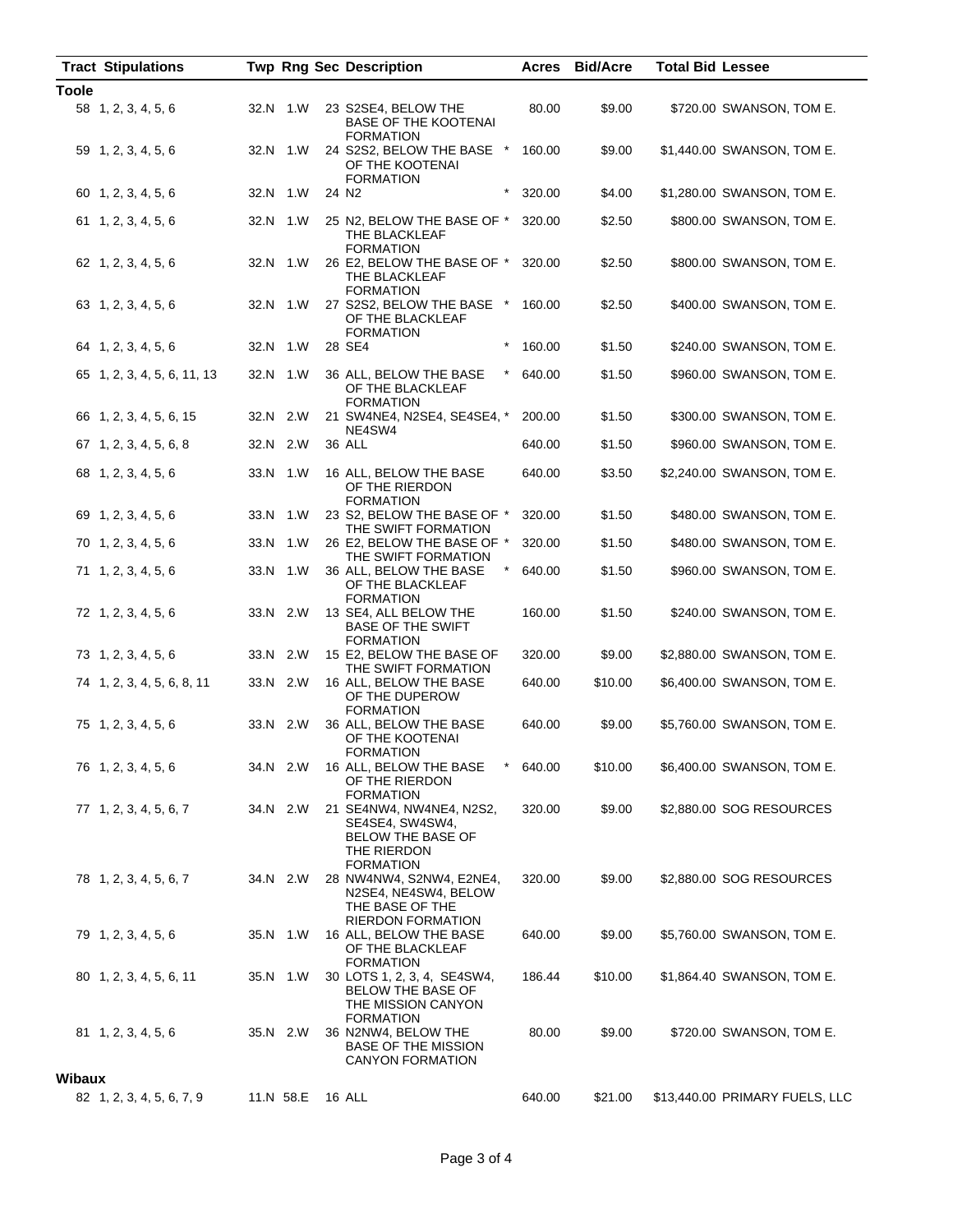| <b>Tract Stipulations</b>           | <b>Twp Rng Sec Description</b> |                                     |        | <b>Bid/Acre</b><br>Acres | <b>Total Bid Lessee</b>       |
|-------------------------------------|--------------------------------|-------------------------------------|--------|--------------------------|-------------------------------|
| Wibaux<br>83 1, 2, 3, 4, 5, 6, 7, 9 |                                | 12.N 57.E 16 N2, SE4, N2SW4, SE4SW4 | 600.00 | \$9.00                   | \$5,400.00 PRIMARY FUELS, LLC |

\* Part or all of tract is not state-owned surface

# **Summary by Lessor**

|                                             | <b>Total Acres</b> | <b>Total Tracts</b> |
|---------------------------------------------|--------------------|---------------------|
| Dept. of Natural Resources and Conservation | 33.473.82          | 83                  |

## **Oil and Gas Lease Sale Summary**

| <b>Total Tracts</b>         | 83           |
|-----------------------------|--------------|
| <b>Total Acres</b>          | 33.473.82    |
| <b>Total Bid Revenue</b>    | \$327,035.41 |
| <b>Average Bid Per Acre</b> | \$9.77       |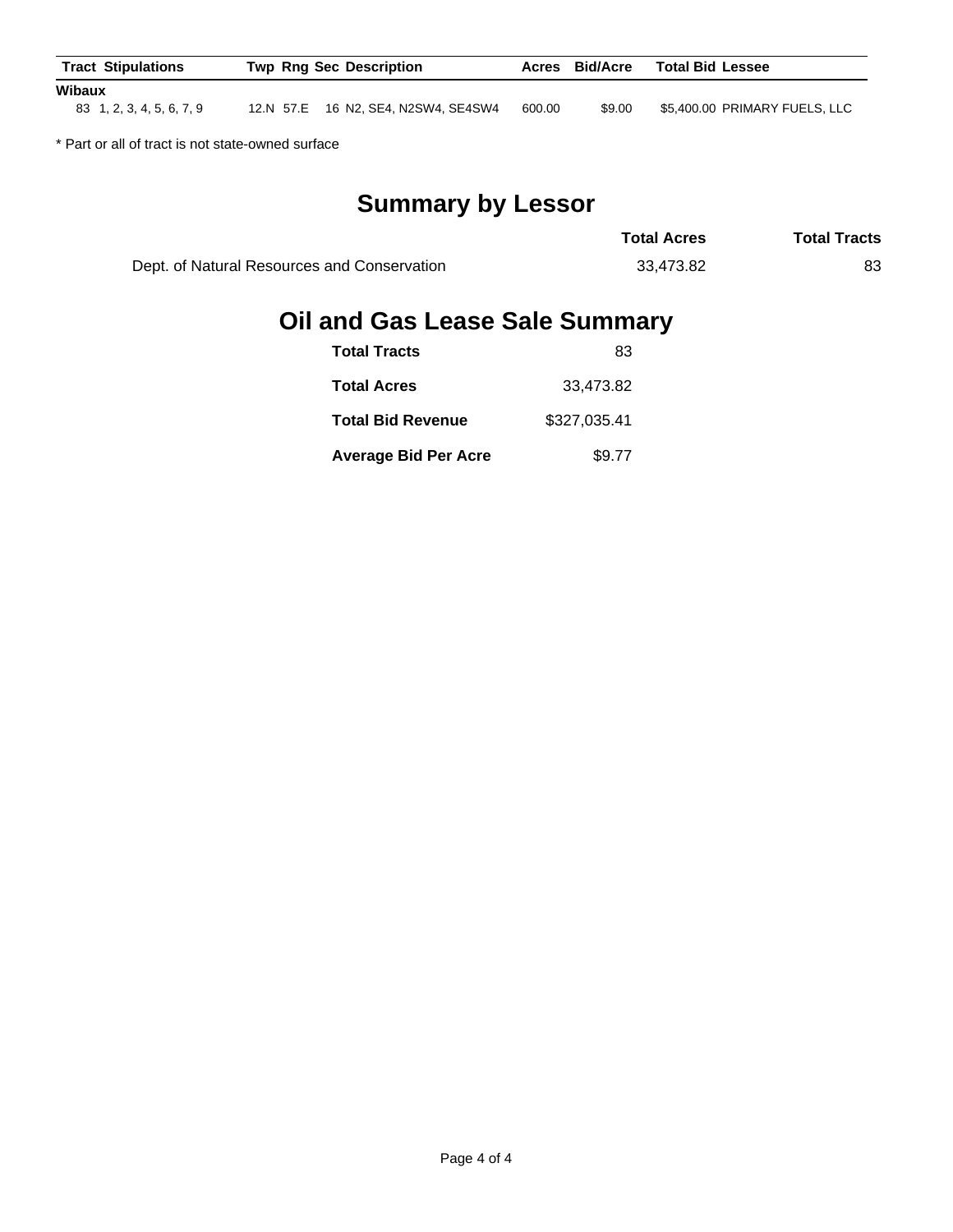#### **State of Montana Oil & Gas Lease Sale - December 3, 2019 Stipulations**

- 1 Lessee shall notify and obtain approval from the Department's Trust Land Management Division (TLMD) prior to constructing well pads, roads, power lines, and related facilities that may require surface disturbance on the tract. Lessee shall comply with any mitigation measures stipulated in TLMD's approval.
- 2 Prior to the drilling of any well on or into the lease premises, lessee shall send one copy of the well prognosis, including Form 22 "Application for Permit" to the Department's Trust Land Management Division (TLMD). After a well is drilled and completed, lessee shall send one copy of all logs run, Form 4A "Completion Report", and geologic report to TLMD. A copy of Form 2 "Sundry Notice and Report of Wells" or other appropriate Board of Oil and Gas Conservation form shall be sent to TLMD whenever any subsequent change in well status or operator is intended or has occurred. Lessee shall also notify and obtain approval from the TLMD prior to plugging a well on the lease premises.

Issuance of this lease in no way commits the Land Board to approval of coal bed methane production on this lease. Any coal bed methane extraction wells would require subsequent review and approval by the board.

- 3 The TLMD will complete an initial review for cultural resources and, where applicable, paleontological resources of the area intended for disturbance and may require a resources inventory. Based on the results of the inventory, the TLMD may restrict surface activity for the purpose of protecting significant resources located on the lease premises.
- 4 The lessee shall be responsible for controlling any noxious weeds introduced by lessee's activity on State-owned land and shall prevent or eradicate the spread of those noxious weeds onto land adjoining the lease premises. The lessee's methods of control shall be reviewed and approved by the Department's Unit Office that has jurisdiction for that locale.
- 5 The definitions of "oil" and "gas" provided in 82-1-111, MCA, do not apply to this lease for royalty calculation purposes.
- 6 If the State does not own the surface, the lessee must contact the owner of the surface in writing at least 30 days prior to any surface activity. A copy of the correspondence shall be sent to TLMD.
- 7 Due to unstable soil conditions on this tract and/or topography that is rough and/or steep, surface use may be restricted or denied. Seismic activity may be restricted to poltershots.
- 8 The lessee is responsible to pay for all damages, including penalties and charges assessed by the USDA-CFSA on CRP lands, as a result of drilling and production on the tract.
- 9 This lease is located within designated sage grouse general habitat. Proposed activities are subject to, and shall comply with, all provisions, stipulations and mitigation requirements of the Montana Sage Grouse Habitat Conservation Strategy, as implemented by Governor's Executive Orders 10-2014, 12-2015, and amendments thereto. Contact the TLMD prior to preparing a project proposal.
- 10 This lease is located within designated sage grouse core habitat. Proposed activities are subject to, and shall comply with, all provisions, stipulations and mitigation requirements of the Montana Sage Grouse Habitat Conservation Strategy, as implemented by Governor's Executive Orders 10-2014, 12-2015, and amendments thereto. Contact the TLMD prior to preparing a project proposal.
- 11 Due to the floodplain/wetlands area(s), surface use may be restricted or denied.
- 12 This tract contains navigable riverbeds. No surface occupancy is allowed within the bed of the navigable river, abandoned channels, or on islands and accretions. In addition, upon completion of a successful well, where river title is disputed, the lessee will file an interpleader action under Rule 22, M.R.Civ.P. in the Montana District Court, or other court having jurisdiction, in which the leased lands are located for all acreage within the lease in which the title is disputed. The lessee shall name all potential royalty claimants as defendants.
- 13 No surface occupancy of the cemetery site is permitted without written approval of TLMD.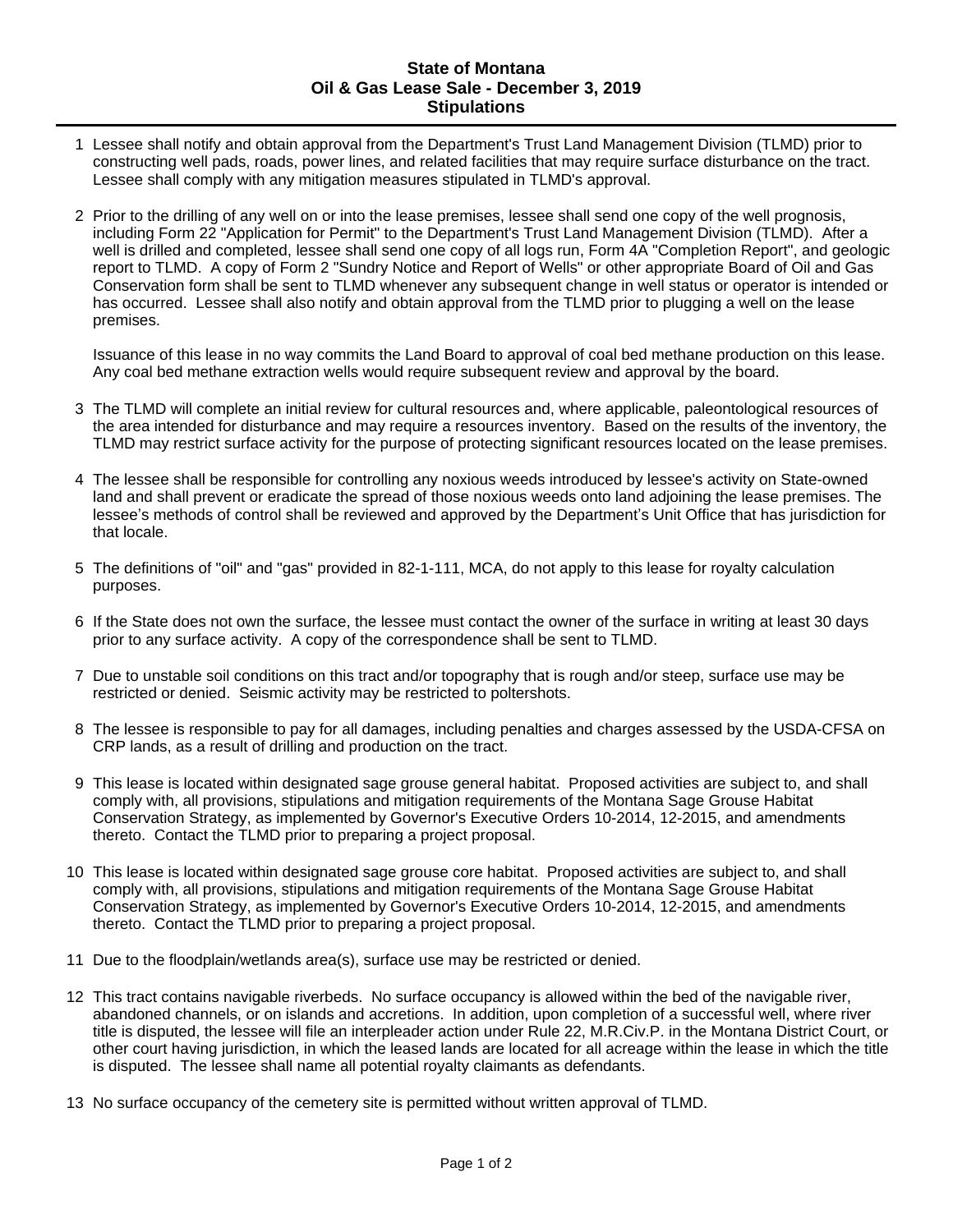- 14 If the lessee completes a successful oil and/or gas well, and if land title is disputed, the lessee shall fund professional land surveys as needed to determine the location and acreage encompassed by the spacing and/or pooling unit and the state lease acreage within that unit. Surveys shall be conducted by a licensed land surveyor acceptable to the Department, and shall be prepared pursuant to survey requirements provided by the Department.
- 15 No surface occupancy shall be allowed on this tract.
- 16 Wildlife species of concern have been identified on or near this tract. Identified species will be avoided, unless otherwise authorized by the TLMD. Additional mitigation measures may also be required.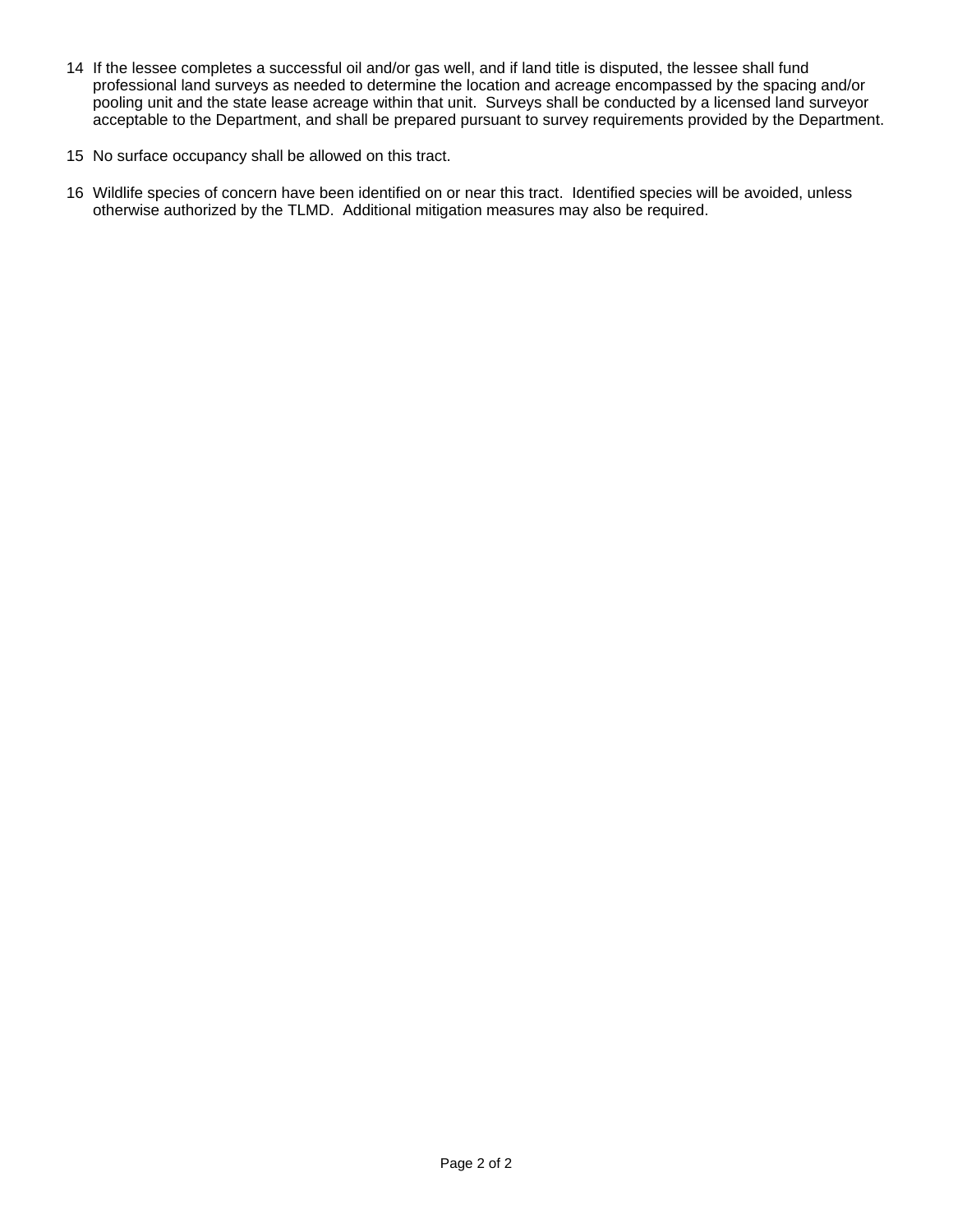#### **State of Montana Oil & Gas Lease Sale - December 3, 2019 Applicant List**

|                    |              |                     |        | <b>Tract Twp Rng Sec Description</b>                                                                                       | <b>Acres Applicant</b>         |
|--------------------|--------------|---------------------|--------|----------------------------------------------------------------------------------------------------------------------------|--------------------------------|
| <b>Fallon</b>      |              |                     |        |                                                                                                                            |                                |
| 1                  |              | 8.N 60.E            |        | 26 SE4, INCLUDING ALL FORMATIONS EXCEPT 160.00 PRIMARY FUELS, LLC<br>THE RED RIVER FORMATION                               |                                |
| 2                  |              | 8.N 60.E            |        | 36 W2, INCLUDING ALL FORMATIONS EXCEPT  320.00                               PRIMARY FUELS, LLC<br>THE RED RIVER FORMATION |                                |
| 3                  |              | 8.N 60.E            | 36 E2  |                                                                                                                            | 320.00 PRIMARY FUELS, LLC      |
| $\overline{4}$     |              | 8.N 61.E 16 ALL     |        |                                                                                                                            | 640.00 PRIMARY FUELS, LLC      |
| 5                  |              |                     |        | 8.N 61.E 28 E2, INCLUDING ALL FORMATIONS EXCEPT<br>THE RED RIVER FORMATION                                                 | 320.00 PRIMARY FUELS, LLC      |
|                    |              |                     |        | 6 8.N 61.E 36 LOTS 1, 2, 3, 4                                                                                              | 112.40 PRIMARY FUELS, LLC      |
|                    |              |                     |        | 7 10.N 58.E 2 LOTS 1, 2, S2NE4, SE4                                                                                        | 319.54 PRIMARY FUELS, LLC      |
|                    | 8 11.N 58.E  |                     |        | 36 ALL                                                                                                                     | 640.00 PRIMARY FUELS, LLC      |
| <b>Musselshell</b> |              |                     |        |                                                                                                                            |                                |
|                    | 9 10.N 27.E  |                     | 16 ALL |                                                                                                                            | 640.00 BTC OIL PROPERTIES, LLC |
|                    | 10 10.N 27.E |                     |        | 36 LOTS 1-7, NW4, W2NE4, NW4SE4, N2SW4                                                                                     | 635.35 BTC OIL PROPERTIES, LLC |
|                    |              | 11 10.N 28.E 16 ALL |        |                                                                                                                            | 640.00 BTC OIL PROPERTIES, LLC |
|                    |              | 12 10.N 28.E        | 29 ALL |                                                                                                                            | 640.00 BTC OIL PROPERTIES, LLC |
|                    |              |                     |        | 13 10.N 28.E 31 LOTS 1, 2, 3, 4, E2W2, E2                                                                                  | 635.52 BTC OIL PROPERTIES, LLC |
|                    |              | 14 11.N 27.E        | 16 ALL |                                                                                                                            | 640.00 BTC OIL PROPERTIES, LLC |
|                    |              | 15 11.N 27.E 36 ALL |        |                                                                                                                            | 640.00 BTC OIL PROPERTIES, LLC |
|                    |              |                     |        | 16 11.N 28.E 36 LOTS 1, 2, 3, 4, N2, N2S2                                                                                  | 649.12 BTC OIL PROPERTIES, LLC |
|                    |              |                     |        |                                                                                                                            |                                |
| Petroleum          |              |                     |        |                                                                                                                            |                                |
|                    |              |                     |        | 17 12.N 27.E 2 LOTS 1, 2                                                                                                   | 64.95 BTC OIL PROPERTIES, LLC  |
|                    |              | 18 12.N 27.E 16 ALL |        |                                                                                                                            | 640.00 BTC OIL PROPERTIES, LLC |
|                    |              | 19 12.N 27.E 36 ALL |        |                                                                                                                            | 640.00 BTC OIL PROPERTIES, LLC |
|                    |              | 20 12.N 28.E 16 ALL |        |                                                                                                                            | 640.00 BTC OIL PROPERTIES, LLC |
| <b>Richland</b>    |              |                     |        |                                                                                                                            |                                |
|                    |              | 21 27.N 53.E        |        | 1 ANY AND ALL STATE INTEREST UNDER                                                                                         | 78.00 LAO LAND SERVICES, LLC   |
|                    |              |                     |        | THE MISSOURI RIVERBED AND RELATED<br><b>ACREAGE</b>                                                                        |                                |
|                    | 22 27.N 53.E |                     |        | 2 ANY AND ALL STATE INTEREST UNDER<br>THE MISSOURI RIVERBED AND RELATED<br>ACREAGE                                         | 78.00 LAO LAND SERVICES, LLC   |
| Rosebud            |              |                     |        |                                                                                                                            |                                |
|                    |              |                     |        |                                                                                                                            |                                |
|                    |              |                     |        | 23 10.N 36.E 6 LOTS 1, 2, 3, 4, 5, SE4NW4, S2NE4                                                                           | 311.60 BTC OIL PROPERTIES, LLC |
|                    |              | 24 10.N 36.E        | 9 ALL  |                                                                                                                            | 640.00 BTC OIL PROPERTIES, LLC |
|                    |              | 25 10.N 36.E 16 ALL |        |                                                                                                                            | 640.00 BTC OIL PROPERTIES, LLC |
|                    | 26 11.N 35.E |                     | 16 ALL |                                                                                                                            | 640.00 BTC OIL PROPERTIES, LLC |
|                    | 27 11.N 36.E |                     | 16 ALL |                                                                                                                            | 640.00 BTC OIL PROPERTIES, LLC |
|                    |              | 28 11.N 36.E 36 ALL |        |                                                                                                                            | 640.00 BTC OIL PROPERTIES, LLC |
|                    | 29 12.N 35.E |                     | 16 ALL |                                                                                                                            | 640.00 BTC OIL PROPERTIES, LLC |
|                    | 30 12.N 35.E |                     | 36 ALL |                                                                                                                            | 640.00 BTC OIL PROPERTIES, LLC |
|                    |              |                     |        | 31 12.N 36.E 10 N2NW4, NE4, N2SE4                                                                                          | 320.00 BTC OIL PROPERTIES, LLC |
|                    |              | 32 12.N 36.E 16 ALL |        |                                                                                                                            | 640.00 BTC OIL PROPERTIES, LLC |
|                    | 33 12.N 36.E |                     |        | 36 ALL                                                                                                                     | 640.00 BTC OIL PROPERTIES, LLC |
| Toole              |              |                     |        |                                                                                                                            |                                |
|                    | 34 33.N      | 1.E                 |        | 6 LOT 2, SW4NE4                                                                                                            | 79.80 SWANSON, TOM E.          |
|                    | 35 33.N      | 1.E                 |        | 16 ALL                                                                                                                     | 640.00 SWANSON, TOM E.         |
|                    | 36 33.N      | 1.E                 |        | 21 SE4NW4, SW4NE4                                                                                                          | 80.00 SWANSON, TOM E.          |
|                    | 37 34.N      | 1.E                 |        | 3 SW4                                                                                                                      | 160.00 SWANSON, TOM E.         |
|                    | 38 34.N      | 1.E                 |        | 10 NE4                                                                                                                     | 160.00 SWANSON, TOM E.         |
|                    | 39 34.N      | 1.E                 |        | 11 SW4                                                                                                                     | 160.00 SWANSON, TOM E.         |
|                    | 40 34.N      | 1.E                 |        | 13 NW4                                                                                                                     | 160.00 SWANSON, TOM E.         |
|                    | 41 34.N      | 1.E                 |        | 14 NE4                                                                                                                     | 160.00 SWANSON, TOM E.         |
|                    | 42 34.N      | 1.E                 |        | 30 W <sub>2</sub>                                                                                                          | 320.00 SWANSON, TOM E.         |
|                    | 43 34.N      | 1.E                 |        | 36 ALL, BELOW THE BASE OF THE KOOTENAI                                                                                     | 640.00 SWANSON, TOM E.         |
|                    |              |                     |        | <b>FORMATION</b>                                                                                                           |                                |
|                    | 44 35.N      | 1.E                 |        | 2 SW4                                                                                                                      | 160.00 SWANSON, TOM E.         |
|                    |              |                     |        |                                                                                                                            |                                |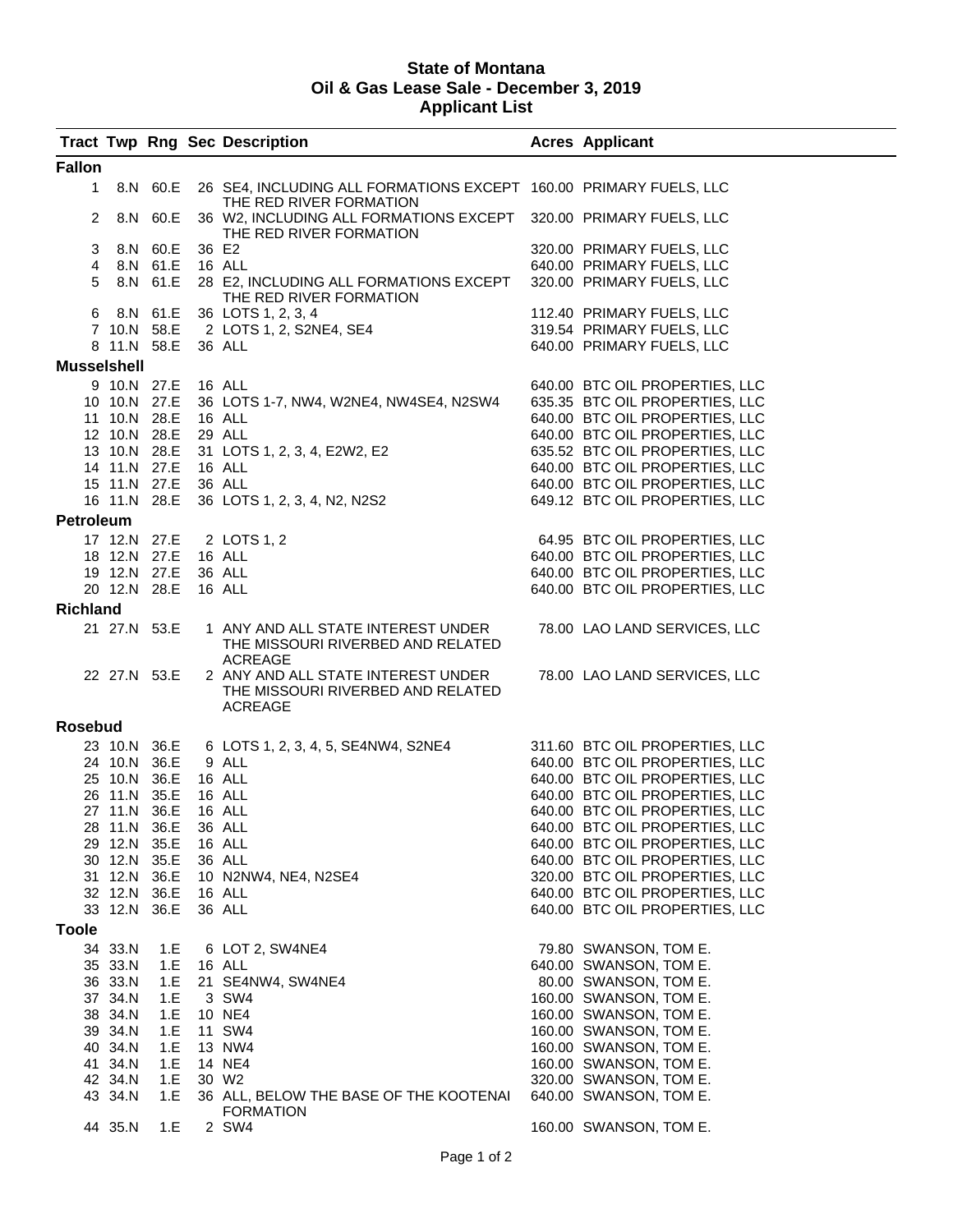|               |         |              |           | <b>Tract Twp Rng Sec Description</b>                              | <b>Acres Applicant</b>    |
|---------------|---------|--------------|-----------|-------------------------------------------------------------------|---------------------------|
|               | 45 35.N | 1.E          |           | 3 LOTS 1, 2, S2NE4, SE4                                           | 323.10 SWANSON, TOM E.    |
|               | 46 35.N |              |           | 1.E 10 NE4                                                        | 160.00 SWANSON, TOM E.    |
|               | 47 35.N |              |           | 11 W2                                                             | 320.00 SWANSON, TOM E.    |
|               |         | 1.E          |           |                                                                   |                           |
|               | 48 35.N |              | 1.E 14 E2 |                                                                   | 320.00 SWANSON, TOM E.    |
|               | 49 35.N |              |           | 1.E 24 N2, SE4                                                    | 480.00 SWANSON, TOM E.    |
|               | 50 35.N | 1.E          |           | 36 ALL                                                            | 640.00 SWANSON, TOM E.    |
|               | 51 32.N |              |           | 1.W 10 SE4, BELOW THE BASE OF THE                                 | 160.00 SWANSON, TOM E.    |
|               |         |              |           | <b>BLACKLEAF FORMATION</b>                                        |                           |
|               | 52 32.N | 1.W          |           | 11 NE4, S2, BELOW THE BASE OF THE                                 | 480.00 SWANSON, TOM E.    |
|               |         |              |           |                                                                   |                           |
|               |         |              |           | <b>BLACKLEAF FORMATION</b>                                        |                           |
|               | 53 32.N | 1.W          |           | 14 SW4, BELOW THE BASE OF THE                                     | 160.00 SWANSON, TOM E.    |
|               |         |              |           | <b>BLACKLEAF FORMATION</b>                                        |                           |
|               | 54 32.N | 1.W          |           | 15 SE4, BELOW THE BASE OF THE                                     | 160.00 SWANSON, TOM E.    |
|               |         |              |           | <b>BLACKLEAF FORMATION</b>                                        |                           |
|               | 55 32.N | 1.W          |           | 16 N2, N2S2, S2SE4, BELOW THE BASE OF                             | 560.00 SWANSON, TOM E.    |
|               |         |              |           | THE KOOTENAI FORMATION                                            |                           |
|               | 56 32.N | 1.W          |           | 16 S2SW4                                                          | 80.00 SWANSON, TOM E.     |
|               | 57 32.N | 1.W          |           | 22 N <sub>2</sub>                                                 | 320.00 SWANSON, TOM E.    |
|               |         |              |           |                                                                   |                           |
|               | 58 32.N | 1.W          |           | 23 S2SE4, BELOW THE BASE OF THE 80.00 SWANSON, TOM E.             |                           |
|               |         |              |           | KOOTENAI FORMATION                                                |                           |
|               | 59 32.N | 1.W          |           | 24 S2S2, BELOW THE BASE OF THE KOOTENAI 160.00 SWANSON, TOM E.    |                           |
|               |         |              |           | <b>FORMATION</b>                                                  |                           |
|               | 60 32.N | 1. W         |           | 24 N <sub>2</sub>                                                 | 320.00 SWANSON, TOM E.    |
|               | 61 32.N | 1.W          |           | 25 N2, BELOW THE BASE OF THE BLACKLEAF                            | 320.00 SWANSON, TOM E.    |
|               |         |              |           | <b>FORMATION</b>                                                  |                           |
|               |         |              |           |                                                                   |                           |
|               | 62 32.N | 1.W          |           | 26 E2, BELOW THE BASE OF THE BLACKLEAF                            | 320.00 SWANSON, TOM E.    |
|               |         |              |           | <b>FORMATION</b>                                                  |                           |
|               | 63 32.N | 1.W          |           | 27 S2S2, BELOW THE BASE OF THE                                    | 160.00 SWANSON, TOM E.    |
|               |         |              |           | <b>BLACKLEAF FORMATION</b>                                        |                           |
|               | 64 32.N | 1.W          |           | 28 SE4                                                            | 160.00 SWANSON, TOM E.    |
|               | 65 32.N | 1. W         |           | 36 ALL, BELOW THE BASE OF THE BLACKLEAF 640.00 SWANSON, TOM E.    |                           |
|               |         |              |           | <b>FORMATION</b>                                                  |                           |
|               | 66 32.N | 2.W          |           | 21 SW4NE4, N2SE4, SE4SE4, NE4SW4                                  | 200.00 SWANSON, TOM E.    |
|               |         |              |           |                                                                   |                           |
|               | 67 32.N | 2.W          |           | 36 ALL                                                            | 640.00 SWANSON, TOM E.    |
|               | 68 33.N | 1.W          |           | 16 ALL, BELOW THE BASE OF THE RIERDON                             | 640.00 SWANSON, TOM E.    |
|               |         |              |           | <b>FORMATION</b>                                                  |                           |
|               | 69 33.N | 1.W          |           | 23 S2, BELOW THE BASE OF THE SWIFT                                | 320.00 SWANSON, TOM E.    |
|               |         |              |           | <b>FORMATION</b>                                                  |                           |
|               | 70 33.N | 1.W          |           | 26 E2, BELOW THE BASE OF THE SWIFT                                | 320.00 SWANSON, TOM E.    |
|               |         |              |           | <b>FORMATION</b>                                                  |                           |
|               | 71 33.N | 1.W          |           | 36 ALL, BELOW THE BASE OF THE BLACKLEAF 640.00 SWANSON, TOM E.    |                           |
|               |         |              |           | <b>FORMATION</b>                                                  |                           |
|               | 72 33.N | 2.W          |           | 13 SE4, ALL BELOW THE BASE OF THE SWIFT 160.00 SWANSON, TOM E.    |                           |
|               |         |              |           |                                                                   |                           |
|               |         |              |           | <b>FORMATION</b>                                                  |                           |
|               | 73 33.N | 2.W          |           | 15 E2, BELOW THE BASE OF THE SWIFT                                | 320.00 SOG RESOURCES      |
|               |         |              |           | <b>FORMATION</b>                                                  |                           |
|               | 74 33.N | 2.W          |           | 16 ALL, BELOW THE BASE OF THE DUPEROW                             | 640.00 SWANSON, TOM E.    |
|               |         |              |           | <b>FORMATION</b>                                                  |                           |
|               | 75 33.N | 2.W          |           | 36 ALL, BELOW THE BASE OF THE KOOTENAI                            | 640.00 SWANSON, TOM E.    |
|               |         |              |           | <b>FORMATION</b>                                                  |                           |
|               | 76 34.N | 2.W          |           | 16 ALL, BELOW THE BASE OF THE RIERDON                             | 640.00 SOG RESOURCES      |
|               |         |              |           |                                                                   |                           |
|               |         |              |           | <b>FORMATION</b>                                                  |                           |
|               | 77 34.N | 2.W          |           | 21 SE4NW4, NW4NE4, N2S2, SE4SE4,                                  | 320.00 SOG RESOURCES      |
|               |         |              |           | SW4SW4, BELOW THE BASE OF THE                                     |                           |
|               |         |              |           | <b>RIERDON FORMATION</b>                                          |                           |
|               | 78 34.N | 2.W          |           | 28 NW4NW4, S2NW4, E2NE4, N2SE4, NE4SW4, 320.00 SOG RESOURCES      |                           |
|               |         |              |           | BELOW THE BASE OF THE RIERDON                                     |                           |
|               |         |              |           | <b>FORMATION</b>                                                  |                           |
|               | 79 35.N | 1.W          |           | 16 ALL, BELOW THE BASE OF THE BLACKLEAF 640.00 SWANSON, TOM E.    |                           |
|               |         |              |           |                                                                   |                           |
|               |         |              |           | <b>FORMATION</b>                                                  |                           |
|               | 80 35.N | 1.W          |           | 30 LOTS 1, 2, 3, 4, SE4SW4, BELOW THE BASE 186.44 SWANSON, TOM E. |                           |
|               |         |              |           | OF THE MISSION CANYON FORMATION                                   |                           |
|               | 81 35.N | 2.W          |           | 36 N2NW4, BELOW THE BASE OF THE                                   | 80.00 SWANSON, TOM E.     |
|               |         |              |           | <b>MISSION CANYON FORMATION</b>                                   |                           |
| <b>Wibaux</b> |         |              |           |                                                                   |                           |
|               |         |              |           |                                                                   |                           |
|               |         | 82 11.N 58.E |           | 16 ALL                                                            | 640.00 PRIMARY FUELS, LLC |
|               |         | 83 12.N 57.E |           | 16 N2, SE4, N2SW4, SE4SW4                                         | 600.00 PRIMARY FUELS, LLC |